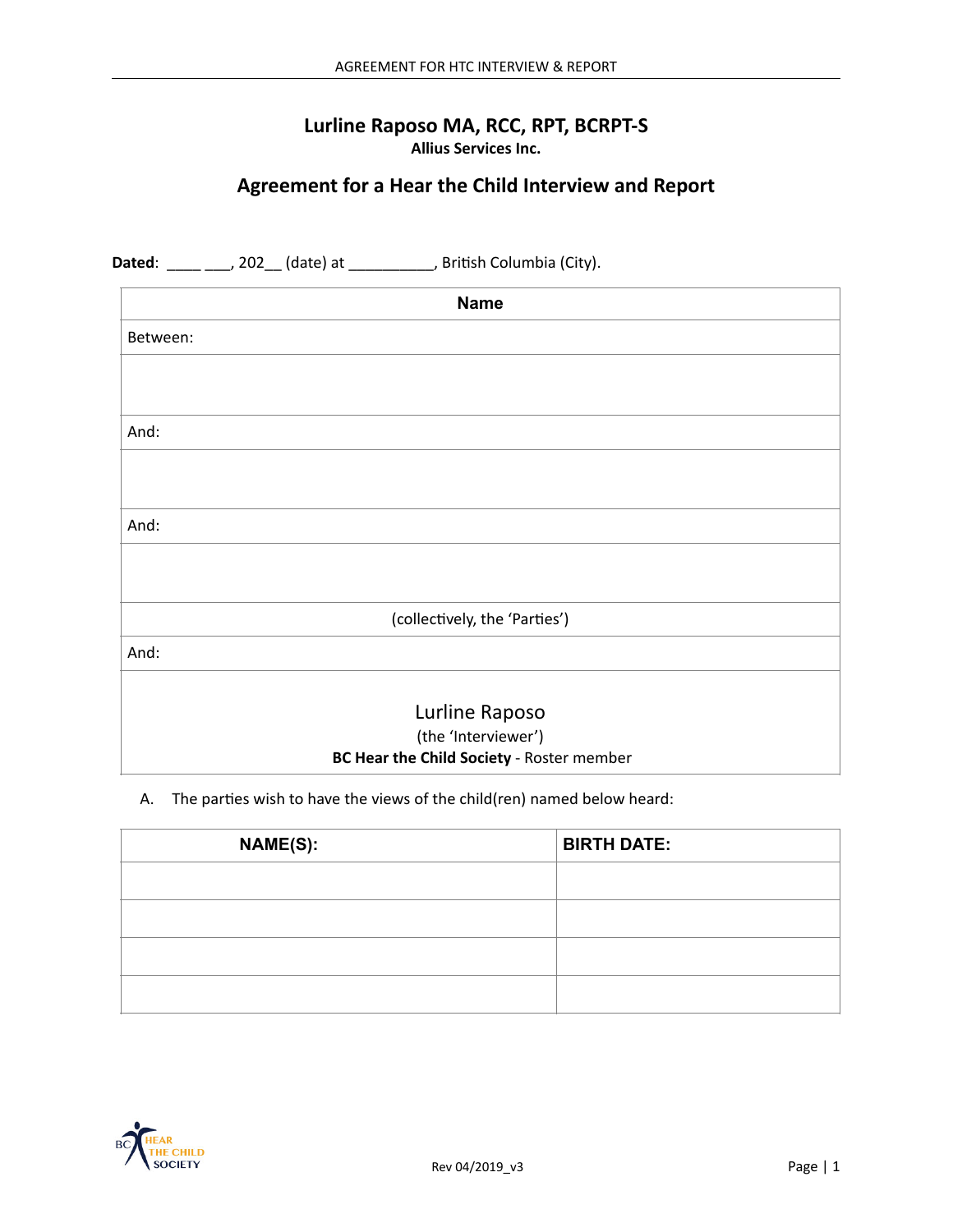- B. The interviewer is a neutral and impartial person who will listen to the views of the child(ren) and report those views back to the parties and the Court (if involved) to assist them in making decisions about the child(ren).
- C. The interviewer is a roster member of the BC Hear the Child Society.

## **THEREFORE WE AGREE THAT:**

- 1. The Interviewer will listen to the views of the children to assist the parties and the Court to make decisions about the children.
- 2. The role of the Interviewer is to report on the responses of the child(ren) to questions regarding their parenting arrangements. The child Interviewer does not analyze or evaluate the responses of a child(ren) nor does the child Interviewer make any recommendations based on those responses.
- 3. The child(ren)'s participation is voluntary and the child(ren) will not be forced to share their views.
- 4. The views of the child(ren) will be recorded in a written Hear the Child Report.
- 5. The Interviewer will only report on what the child(ren) agrees to share.
- 6. If the child(ren) disclose(s) information during the interview that indicates the child(ren) is/are in need of protection as set out in section 13 of the Child, Family and *Community Services Act* (attached as Schedule A), then the Interviewer must immediately report this Child Protective Services.
- 7. Subject to paragraph 5, the Interviewer is at liberty to share the child(ren)'s views with:
	- a. any party to this agreement;
	- b. a lawyer for any party;
	- c. the Court;
	- d. a lawyer for a child (if applicable);
	- e. any other person agreed to by the parties and the child; or
	- f. authorized users for research and evaluation purposes, (only aggregate non-identifying information)
- 8. The child(ren) will be informed about the interview.
- 9. The parties will not coach, influence or tell the child(ren) what to say during the interview.
- 10. The child(ren) will not be pressed for details after the interview or after the Hear the Child report has been provided.

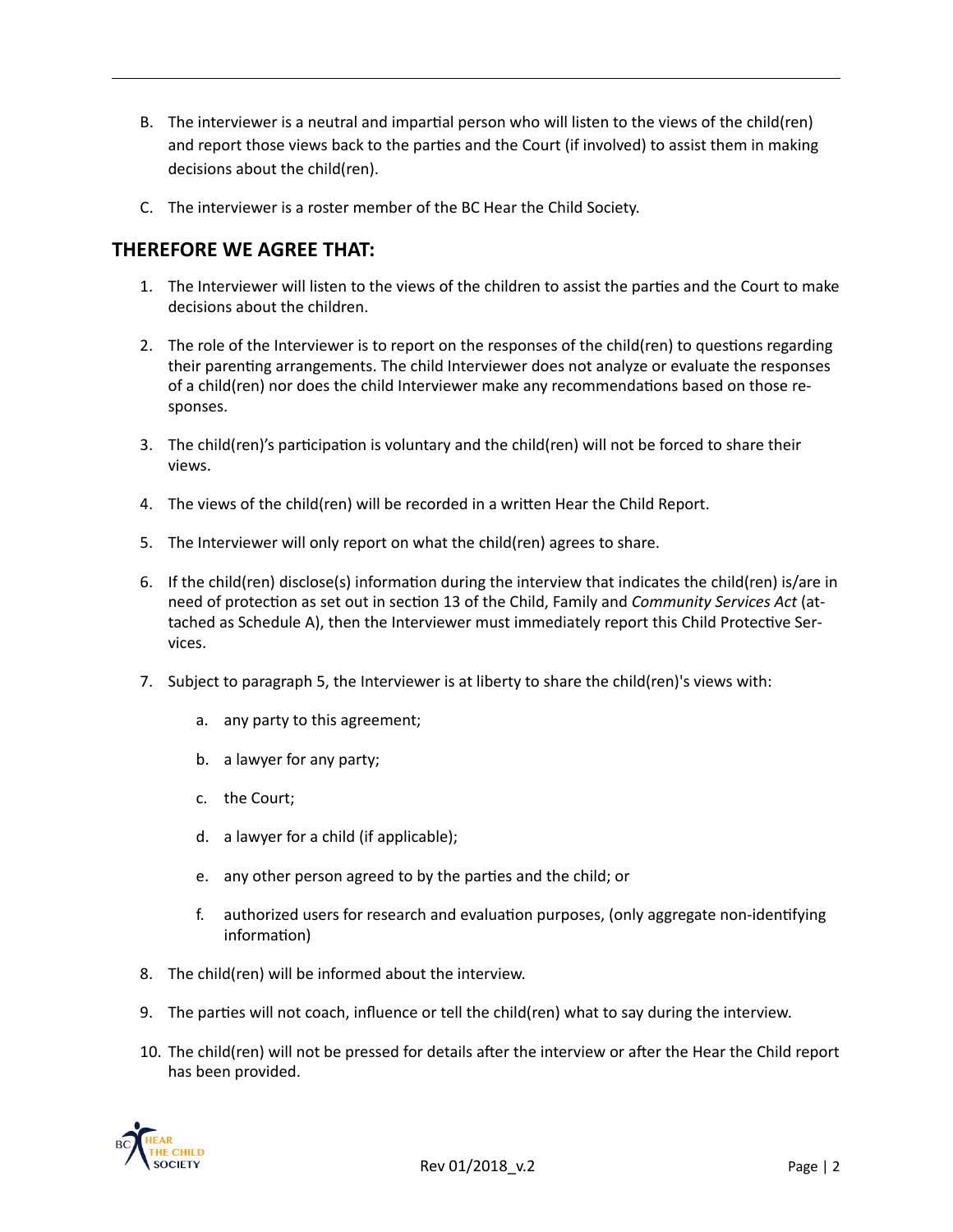- 11. The child(ren) are not to be rewarded or suffer any negative consequences as a result of the report.
- 12. The parties will cooperate in the transportation of the children to and from the interview.
- 13. The Interviewer will be paid in advance in the sum of \$800 for one child (based on 4 hours time) and \$500 (based on 2.5) for each additional child (plus applicable taxes). This is based on the average amount of work performed including meeting with child(ren), reporting on the child(ren)'s views and distributing the Hear the Child Report. Should any additional time be required occasionally, it is billed at \$200 per hour and travel expenses are billed at standard mileage rates. Any outstanding balance beyond the retainer must be paid prior to the release of the HTC report.
- 14. The parties have the right to terminate the Interviewer's services upon written notice to the Interviewer. If the parties terminate the Interviewer's services, they will be charged only for the Interviewer's fees and expenses up to the date of termination of those services. Upon the Interviewer's request, the parties will sign a court form which advises the court that the parties have terminated the Interviewer's services.
- 15. If the interview process is terminated by the Interviewer, prior to the release of the report, then the parties will be required to pay the Interviewer's fees and expenses up to the date of termination of those services, as determined by the Interviewer. Upon the Interviewer's request, the parties will sign a court form which advises the court that the parties have terminated the Interviewer's services.
- 16. The parties agree that the Interviewer **will not** be called as a witness in any legal proceeding by any of the parties. The parties are aware that regardless of this Agreement, the Court has the discretionary power to compel any person to give evidence and, accordingly, could possibly require the Interviewer to give evidence. If the Interviewer is required to attend court, the parties will be responsible to pay the Interviewer \$350 (plus applicable taxes) per hour for all preparation and court time and will ask the Court to determine apportionment of responsibility for the Interviewer's costs.

| <b>Name</b>                                           | <b>Signature</b> | <b>Witness</b> |  |  |  |
|-------------------------------------------------------|------------------|----------------|--|--|--|
| Insert name of Guardian 1                             |                  |                |  |  |  |
| Insert name of Guardian 2                             |                  |                |  |  |  |
| Insert name of Guardian 3                             |                  |                |  |  |  |
| The Interviewer confirms the terms of this Agreement: |                  |                |  |  |  |
| Lurline Raposo MA RCC                                 |                  |                |  |  |  |

The following Parties by their signature, consent to the child(ren) being interviewed: